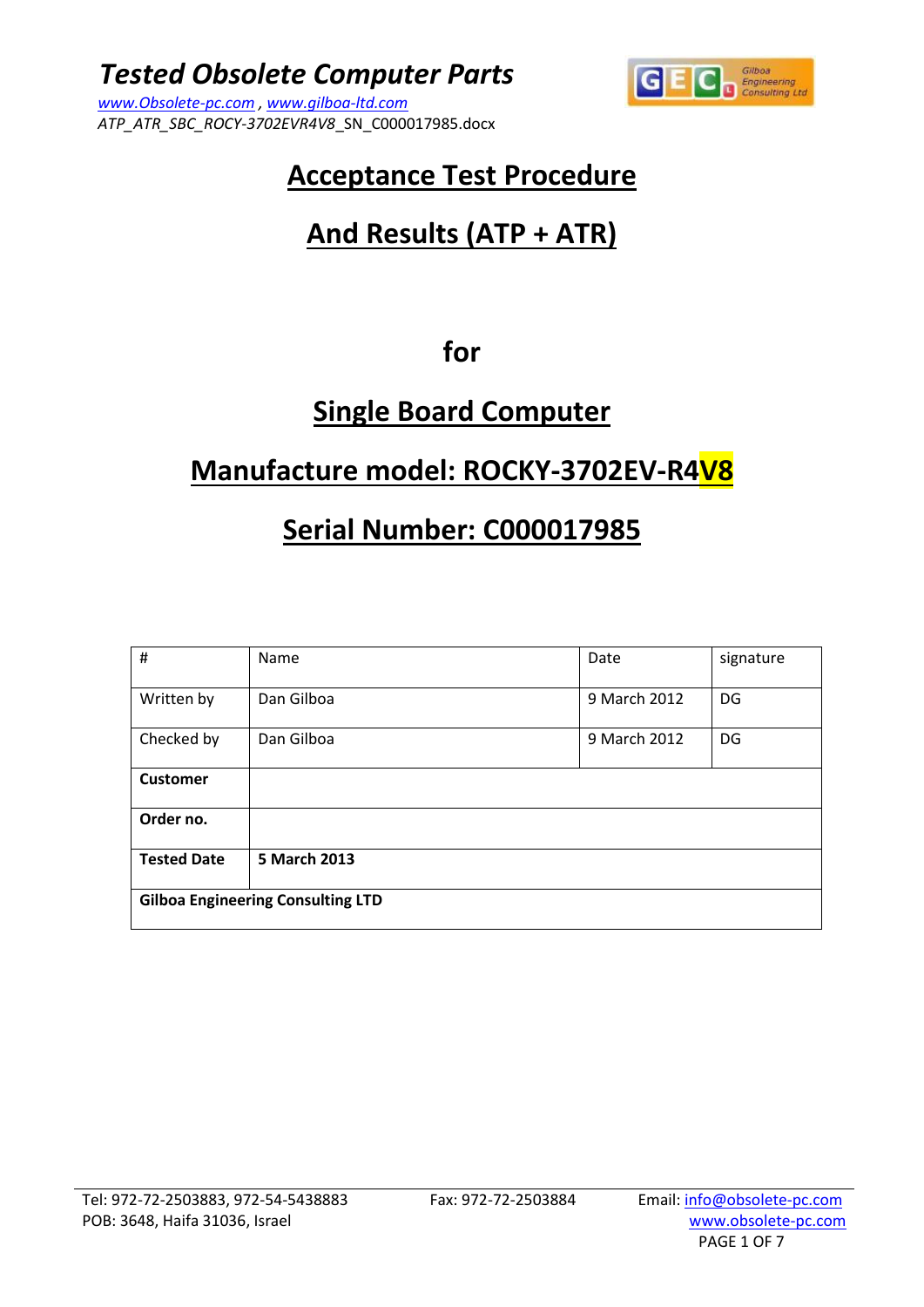

- 1. The Single Board Computer (SBC) is assembled from:
	- a. SBC of IEI, model "Rocky-3702EV-R4V8"
	- b. CPU of Intel, Pentium III, 1000MHz, Spec: SL52R or similar
	- c. Memory of Kingston, Micron Tech or similar: 1 x 128MB, or 2 x 128MB, or 1 x 256MB, or 2 x 256MB
	- d. CPU Cooling Fan for Socket 7: Dynatron DC1206BM
- 2. The following Assembly and Test procedure are conducts:
	- a. Verifying of the correct PN of SBC, CPU, Memory and Fan.
	- b. Written of SBC SN, CPU SN, Memory SN and Fan SN.
	- c. Assembly of CPU, FAN and Memory.
	- d. Apply CPU Fan thermal paste.
	- e. Adding SBC part number and Serial number (that will be of the ROCKY-3702EV board) to the Assembled SBC.
	- f. Visual inspection of the assembled SBC.
	- g. Installing the SBC in a PC with backplane type PCIMG, part number: PCI-14S2.
	- h. Connecting: Display, Keyboard & Mouse, Ethernet cable, HDD-IDE (primary), CD-IDE (secondary), Floppy, RS232-COM1, RS232-COM2.
	- i. Powering the PC.
	- j. Entering the BIOS menu, and setting the time & Date, Auto-detect IDE devices (HDD and CD), Setting booting sequence (HDD, CD, Floppy). Checking PC-Health menu (voltages and CPU temperature)
	- k. Verifying general operation of the PC (Windows NT or XP is booting, Keyboard and mouse functioning).
	- l. Testing CPU speed and ID number
	- m. Testing memory size
	- n. Testing VGA output
	- o. Testing mouse
	- p. Testing Keyboard
	- q. Testing the Ethernet connection
	- r. Testing COM1 and COM2 connections
	- s. Testing CD interface
	- t. Testing FDD interface
	- u. Verifying operation of the CPU Cooling Fan
	- v. Testing Parallel Port (in DOS with "CheckIt" software)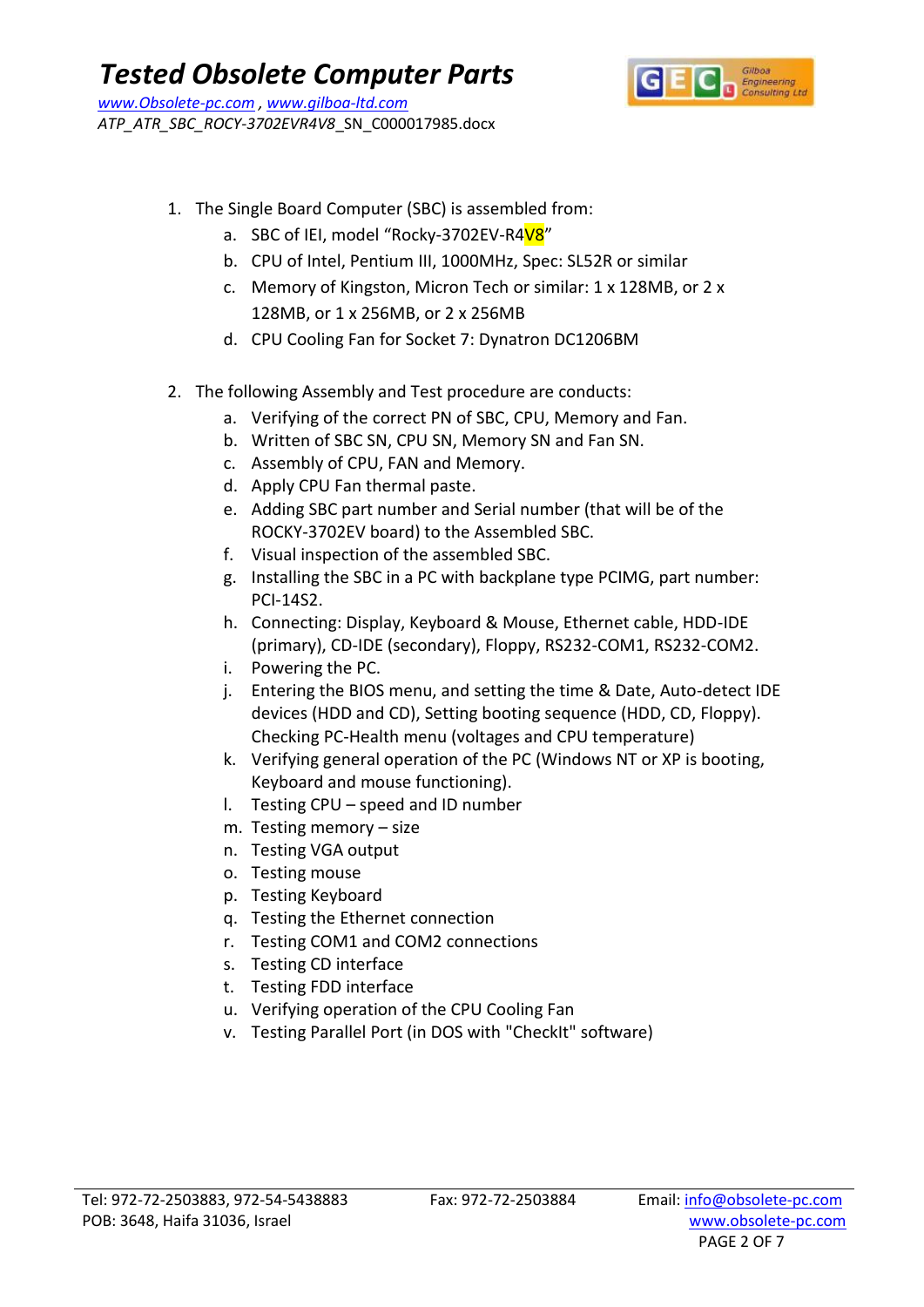*www.Obsolete-pc.com , www.gilboa-ltd.com ATP\_ATR\_SBC\_ROCY-3702EVR4V8*\_SN\_C000017985.docx



3.

#### **Acceptance Test Results**

- 1. SBC PN: ROCKY-3702EV-R4V8
- 2. SBC Serial Number: C000017985
- 3. Visual identification of components

| #              | <b>Item</b> | <b>PN</b>                  | <b>Status</b> | <b>SN</b>          | <b>Notes</b>      |
|----------------|-------------|----------------------------|---------------|--------------------|-------------------|
| $\mathbf{1}$   | <b>SBC</b>  | ROCY-3702EV-R4             | OK            | C000017985         |                   |
| $\overline{2}$ | <b>CPU</b>  | Intel, Pentium III,        | OK            | Q603A778-0606      | SN is copied from |
|                |             | 1000 MHz, spec:            |               | 01 MALAY           | the CPU           |
|                |             | SL52R or similar           |               |                    |                   |
| $\overline{3}$ | Memory      | Kingston or Micron         | OK            | 2 x 128MB          | SN from HWINFO    |
|                |             | Tech or similar:           |               | <b>MICRON</b>      | software (in XP   |
|                |             | 1 x 128MB or               |               | 16LSDT1664AG-133C7 | OS):              |
|                |             | 2 x 128 MB or<br>1 x 256MB |               |                    | SN:               |
|                |             |                            |               |                    | Row 2:            |
|                |             |                            |               |                    | 1466113850        |
|                |             |                            |               |                    | Row 3:            |
|                |             |                            |               |                    | 2571830609        |
| 4              | <b>FAN</b>  | Dynatron                   | 0K            | NA                 | SN is from the    |
|                |             | DC1206BM                   |               |                    | sealed package.   |
| 5              | <b>SBC</b>  | ROCY-3702EV-               | OK            | C000017985         | Assembled from    |
|                |             | R4 <sub>V8</sub>           |               |                    | the 4 above items |

#### 4. Visual inspection of assembled SBC

| # | <b>Item</b>             | PN                               | <b>Assembly status</b> | <b>Notes</b> |
|---|-------------------------|----------------------------------|------------------------|--------------|
|   | <b>SBC</b>              | ROCY-3702EV-<br>R4 <sub>V8</sub> | <b>YES</b>             |              |
| 2 | Identification<br>label | $\overline{\phantom{a}}$         | <b>YES</b>             |              |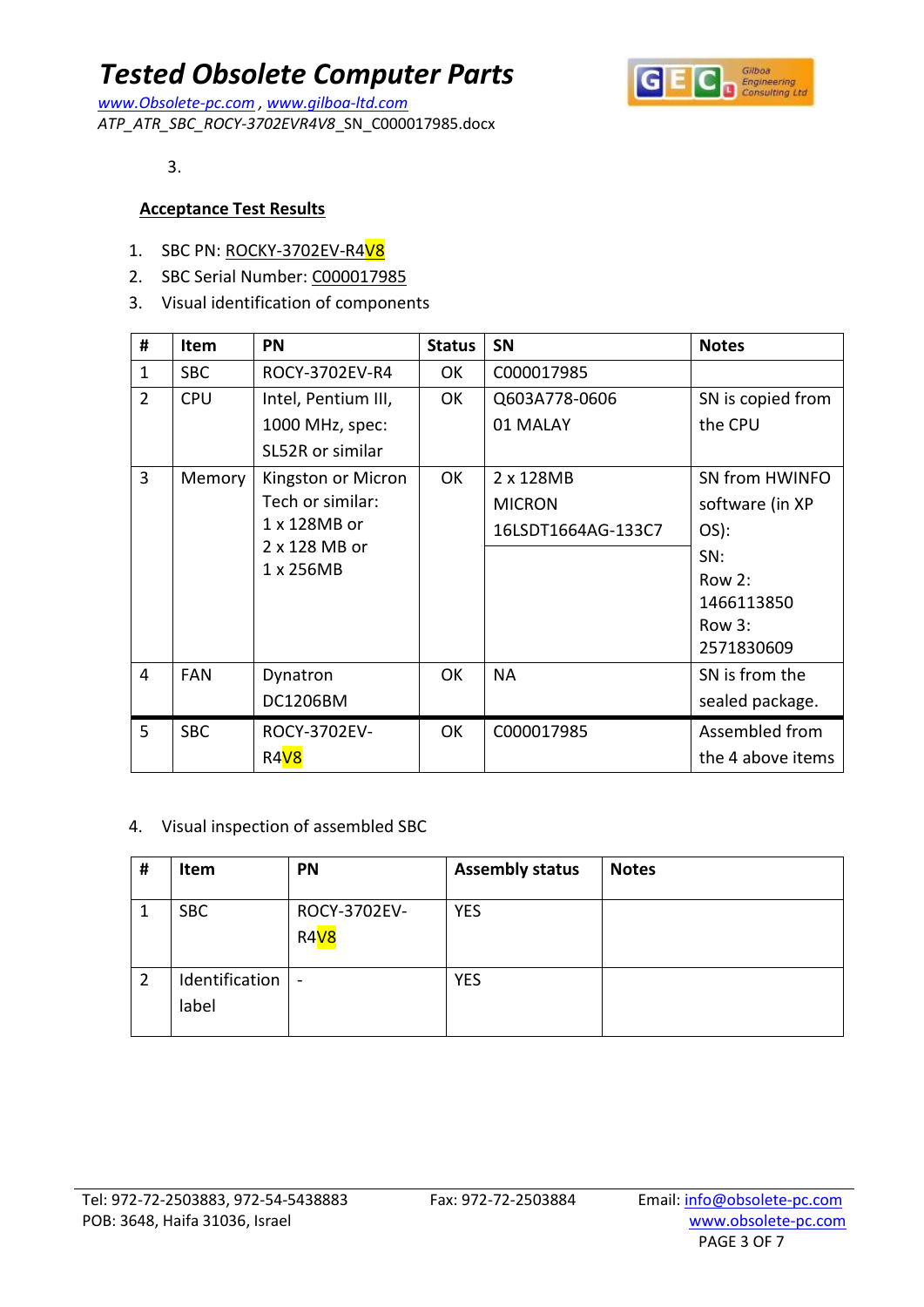Gilboa<br>Engineering<br>Consulting Ltd  $|G|$ 

*www.Obsolete-pc.com , www.gilboa-ltd.com ATP\_ATR\_SBC\_ROCY-3702EVR4V8*\_SN\_C000017985.docx

5. SBC installation and basic connection

| #   | Item                     | <b>Connected / Installed</b>             | <b>Status</b> | <b>Notes</b>                                                                                   |
|-----|--------------------------|------------------------------------------|---------------|------------------------------------------------------------------------------------------------|
| 1.  | Jumper 3                 | Short 1-3                                | OK            |                                                                                                |
|     |                          | Short 2-4                                |               |                                                                                                |
| 2.  | Jumper 4                 | Open                                     | OK            |                                                                                                |
| 3.  | Jumper 5                 | Short 2-3                                | OK            |                                                                                                |
| 4.  | Jumper 7                 | Short 1-2                                | OK            |                                                                                                |
| 5.  | Jumper 8                 | Short 1-2                                | OK            |                                                                                                |
| 6.  | Jumper 11                | Short 3-4                                | OK            |                                                                                                |
| 7.  | Jumper 12                | Short 3-4                                | OK            |                                                                                                |
| 8.  | <b>CPU FAN</b>           | <b>CPU Cooling FAN: CN13</b>             | OK            |                                                                                                |
| 9.  | <b>SBC</b>               | Installed in PC                          | OK            | PC with backplane PCIMG,<br>part number: PCI-14S2.<br><b>PSU IS OFF</b>                        |
| 10. | Display                  | Connected (J1)                           | OK            |                                                                                                |
| 11. | Keyboard<br>PS/2         | Connected (CN18)                         | OK            | Connected to Y cable                                                                           |
| 12. | Mouse $-$<br>PS/2        | Connected (CN18)                         | OK            | Connected to Y cable                                                                           |
| 13. | Ethernet                 | 100MB connection (CN10)                  | OK            |                                                                                                |
| 14. | HDD IDE                  | Connected to Primary IDE<br>(CN1)        | OK            | Installed with Windows NT4<br>SP6 OS and Windows XP OS                                         |
| 15. | CD/DVD<br><b>IDE</b>     | CD - Connected to Secondary<br>IDE (CN3) | OK            |                                                                                                |
| 16. | COM1<br>COM <sub>2</sub> | Connect COM1 and COM2<br>cables          | OK            | Com1 - the SBC rear bracket<br>(CN12), Com2 - flat cable<br>connected to SBC CN11<br>connector |
| 17. | <b>FDD</b>               | Connected (CN2)                          | OK            |                                                                                                |
| 18. | HDD LED                  | Connected (CN7)                          | OK            | CN7: pin 15 (+), pin 13 (-)                                                                    |
| 19. | USB cable                | Connect USB1 and USB2<br>cables to CN9   | OK            | CN9 Pin 1 is USB 1 (+)<br>CN9 Pin 2 is USB 2 (-)                                               |
| 20. | SW Reset                 | Connected (CN7)                          | OK            | CN7: pin 11 and pin 9                                                                          |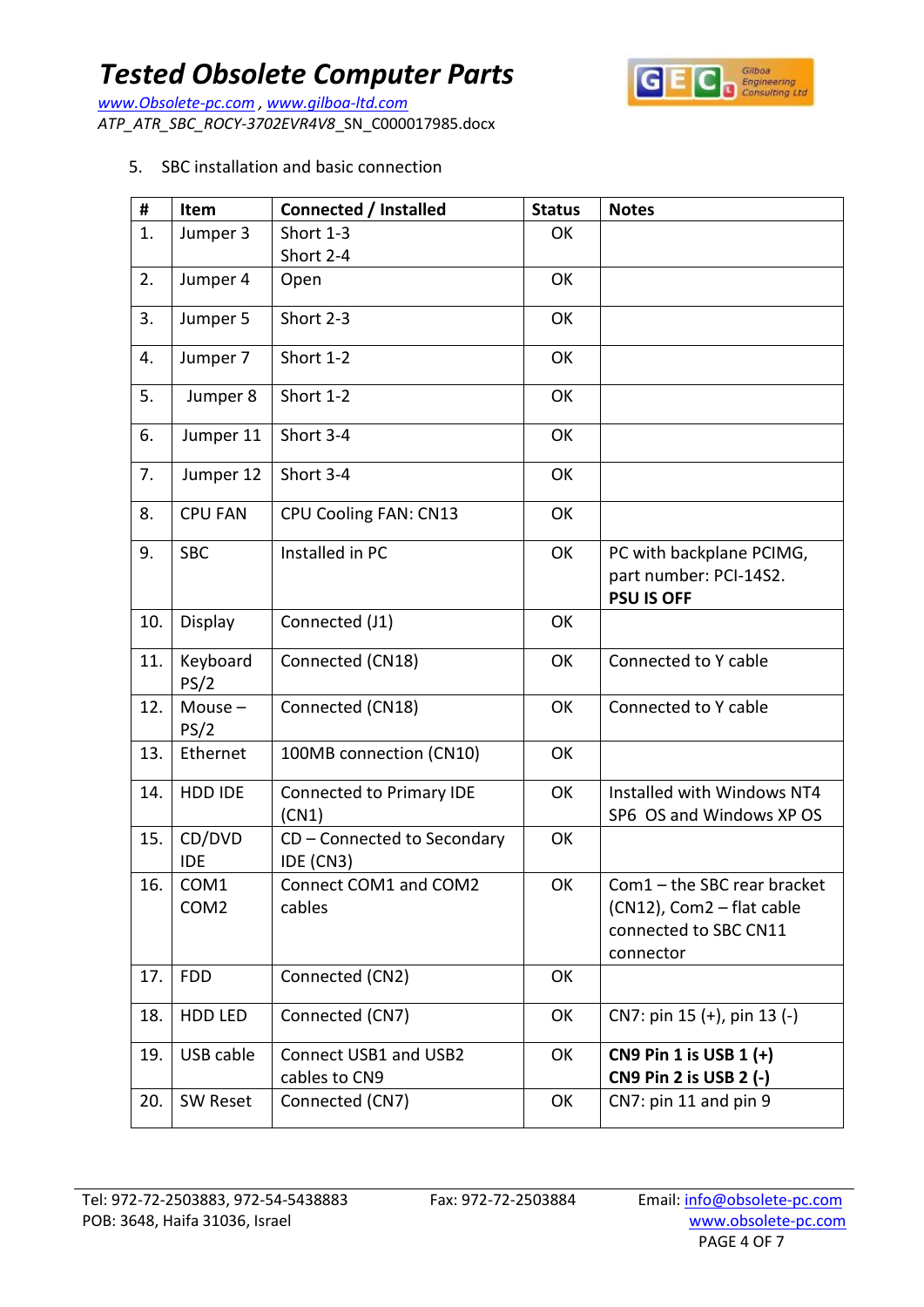*www.Obsolete-pc.com , www.gilboa-ltd.com ATP\_ATR\_SBC\_ROCY-3702EVR4V8*\_SN\_C000017985.docx



6. Operation of SBC

| #   | Item                        | <b>Test</b>                                                                                                        | <b>Status</b> | <b>Notes</b>                                                                                                                              |
|-----|-----------------------------|--------------------------------------------------------------------------------------------------------------------|---------------|-------------------------------------------------------------------------------------------------------------------------------------------|
| 1.  | PC PSU                      | Connect to Power and turn ON                                                                                       |               | PC is powering up,<br>showing power up<br>displays                                                                                        |
| 2.  | <b>BIOS</b> version         | Check BIOS version while<br>booting: 2.2                                                                           | OK            | Bios was 1.6.<br><b>Updated to 2.2</b>                                                                                                    |
| 3.  | Hit "DEL" and<br>enter BIOS | Setting BIOS values:                                                                                               |               |                                                                                                                                           |
| 4.  |                             | <b>Select Optimal setting</b>                                                                                      | <b>SET</b>    |                                                                                                                                           |
| 5.  |                             | Set Date & Time to current<br>Israel setting                                                                       | <b>SET</b>    | Set to Israel Time                                                                                                                        |
| 6.  |                             | Set FDD to 1.44MB                                                                                                  | <b>SET</b>    |                                                                                                                                           |
| 7.  |                             | Set IDE Auto-detect to detect<br>HDD and CD                                                                        | <b>SET</b>    |                                                                                                                                           |
| 8.  |                             | Set "Wait for "F1" if error to:<br><b>DISABLE</b>                                                                  | <b>SET</b>    |                                                                                                                                           |
| 9.  |                             | Set quick boot to: ENABLE                                                                                          | <b>SET</b>    |                                                                                                                                           |
| 10. |                             | Set boot sequence as follow:<br>First - IDEO (HDD)<br>Second - CD<br>Third - Floppy<br>Try other boot devices - NO | <b>SET</b>    |                                                                                                                                           |
| 11. |                             | Set Floppy drive swap to:<br><b>DISABLE</b>                                                                        | <b>SET</b>    |                                                                                                                                           |
| 12. |                             | Set Floppy drive seek to:<br><b>DISABLE</b>                                                                        | <b>SET</b>    |                                                                                                                                           |
| 13. |                             | Verify "PC Health Status"<br>Vcore<br>+5VDC<br>$+12VDC$<br>-5VDC<br>$-12VDC$<br>Vio<br>CPU temperature             | OK            | $+1.7$ to $+1.8$ V<br>+4.7 to +5.3 $V$<br>+10.5 to +13.5 V<br>$-5.3$ to $-4.7$ V<br>$-13$ to $-11$ V<br>+3.3.0 to 3.50 V<br>Less 55 deg C |
| 14. |                             | <b>USB Passive Release: ENABLE</b>                                                                                 | <b>SET</b>    |                                                                                                                                           |
| 15. |                             | <b>USB Function: ENABLE</b>                                                                                        | <b>SET</b>    |                                                                                                                                           |
| 16. |                             | Save setting and Exit BIOS                                                                                         | <b>SET</b>    |                                                                                                                                           |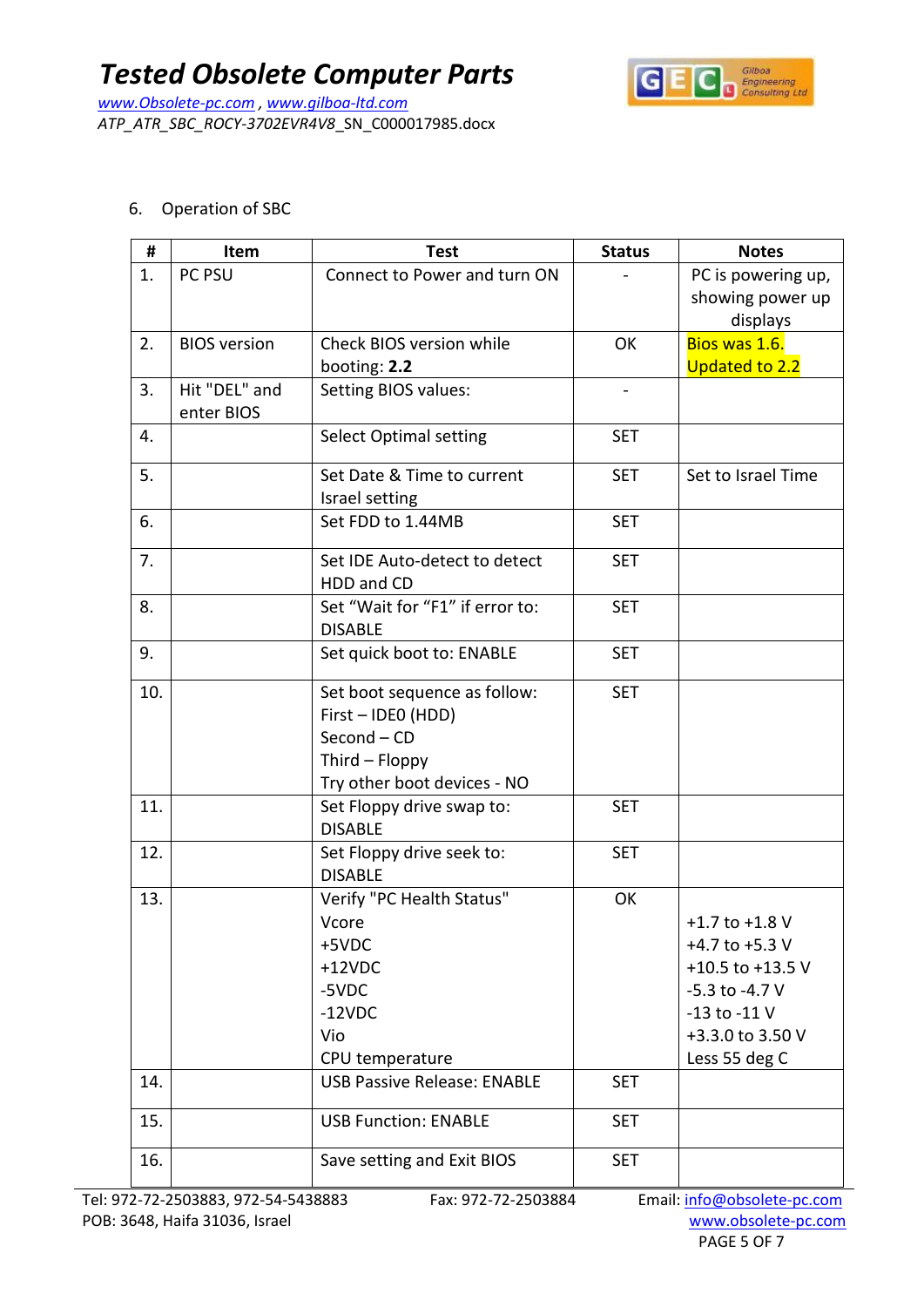

*www.Obsolete-pc.com , www.gilboa-ltd.com ATP\_ATR\_SBC\_ROCY-3702EVR4V8*\_SN\_C000017985.docx

| #   | Item                             | <b>Test</b>                                                                                                                            | <b>Status</b> | <b>Notes</b>                                                                  |
|-----|----------------------------------|----------------------------------------------------------------------------------------------------------------------------------------|---------------|-------------------------------------------------------------------------------|
|     |                                  | menu: YES                                                                                                                              |               |                                                                               |
| 17. | <b>SW Reset</b>                  | While the computer boot,<br>before OS is booting, press SW<br>Reset and verify that the<br>computer is reset                           | OK            |                                                                               |
| 18. | <b>OS</b>                        | Select Windows XP from the<br>boot menu.<br>PS - in Windows XP OS - update<br>video refresh rate to 75Hz to<br>avoid video flickering. | OK            | Windows XP is<br>booting up                                                   |
| 19. | Keyboard PS/2                    | Press WINDOWS key, verify<br>opening of windows. Use other<br>keys to verify proper operation                                          | OK            |                                                                               |
| 20. | Mouse PS/2                       | Move mouse                                                                                                                             | OK            |                                                                               |
| 21. | Ethernet-<br>100MB<br>connection | Perform CMD - IPCONFIG test.<br>Verify display IP properties.<br>Open browser and surf the<br>web.                                     | OK            |                                                                               |
| 22. | Floppy                           | Put Floppy diskette in the FDD.<br>Open My computer and<br>navigate to the FDD.                                                        | OK            |                                                                               |
| 23. | CD/DVD IDE                       | Put CD in the DVD. Open My<br>computer and navigate to the<br>CD.                                                                      | OK            |                                                                               |
| 24. | COM1 and<br>COM <sub>2</sub>     | Perform communication test<br>between COM 1 and COM2                                                                                   | OK            | <b>Use RS232 D9</b><br>F-F cross cable                                        |
| 25. | Reboot the<br>computer           | Reboot the computer from<br>windows menu.                                                                                              |               |                                                                               |
| 26. | CPU type and<br>speed            | While computer is booting<br>verify:<br>CPU: Pentium III, 750E MHz,<br>spec: SL52R or similar                                          | OK            | While booting,<br>according to the<br>configuration.<br><b>Multiplier 7.5</b> |
| 27. | Run HWINFO32<br>software         | Select the following parameters<br>to be tested:                                                                                       | OK            |                                                                               |
| 28. | CPU type                         | CPU type:<br>Pentium III-1000MHz<br>CPU S-Spec: SL52R                                                                                  | OK            | According to the<br>configuration<br><b>Multiplier 7.5</b>                    |
| 29. | Memory type<br>and size          | Memory size and type:<br>According to configuration:<br>2 x 128MB                                                                      | 256 MB<br>OK  | SN:<br>Row 2:<br>1466113850<br>Row 3:<br>2571830609                           |